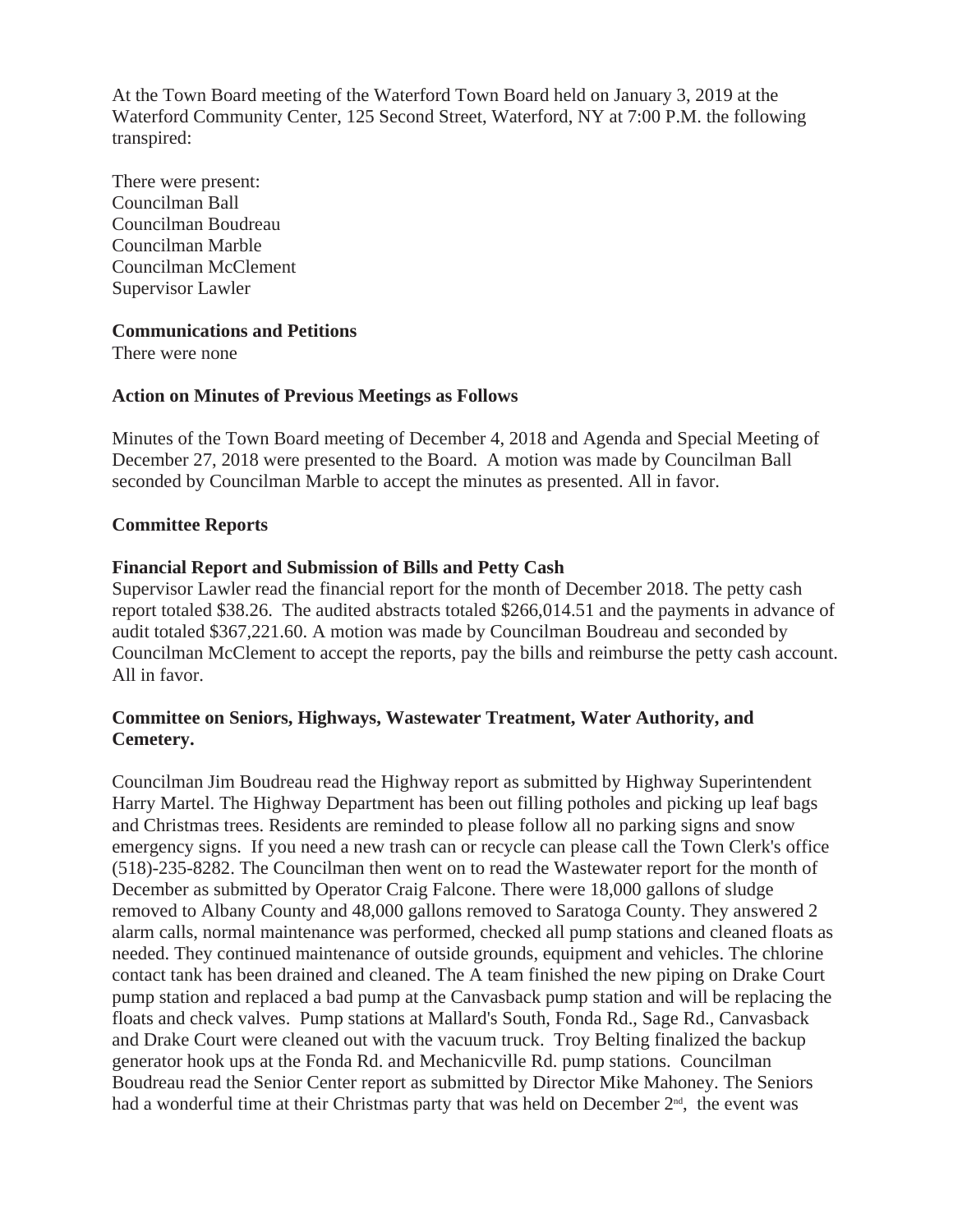catered by Joe Forget. 48 seniors attended. The next senior monthly business meeting will be held on Tuesday, January 15th at the center. The meals program served 20 meals at the center and delivered 400 meals for the month of December. The center offers different events throughout the week; cards, Bingo, and Chair Yoga on Thursdays. The new Town bus is up and running, the Wednesday shopping trips have resumed. The Councilman then read the Water Commissioners report. They reported 21,500.00 gallons of water was delivered during the month of December. The staff completed 45 service calls and 29 dig safe locations. Staff installed new AMR water meters, completed weekly safety meetings, monthly water testing, and completed meter reading. Please be advised as we enter the winter season, any support that can be provided to help clear hydrants for emergency use would be greatly appreciated. The Councilman added there was a CPR/First Aid training held for town employees on December 7<sup>th</sup>.

### **Committee on Public Safety, Emergency Services**

Councilman Dave Ball explained that the Town and Village Emergency Services are working on a hazard mitigation plan that will be presented to FEMA. Councilman Ball then read the Police Activity Report for December, there were 246 calls for service. The school detail was out to monitor traffic control on 6th St. and Division St., the corner of St. Mary's School. In the month of December, 20 engagements happened in this location. Representatives from the Town, Village and St. Mary's School will be meeting this month to develop a plan involving traffic notification in this area. Councilman Ball repeated a statement from earlier to please help keep fire hydrants clear of snow for the firemen.

## **Committee on Veterans, Grants and Funding, Buildings, and Special Projects**

Councilman Frank McClement stated that the old Senior Center building located on 3rd Street has been sold. The Town no longer owns that building. It is now private property. Supervisor Lawler wanted to clarify that the parking area directly behind the building is private property, but the parking lot on the side of the building is open to the public, this is the Grady Municipal lot. Councilman McClement gave an update on The Veterans Banner Project, he has been working with National Grid to get permission to use poles for the banners.

## **Committee on Youth, Playgrounds, Pools, Festivals, Liaison to Village, Museum, Library and WHCS**

Councilman Laurie Marble stated the Town will start accepting lifeguard applications for the summer pool season, applications can be picked up in the Supervisor's Office. Councilman Marble went on to discuss activities for the Waterford Library. The library has new hours for 2019, information is available on the Library website or by calling the library. The library will no longer charge overdue fines on children's materials belonging to the library. Materials belonging to other libraries returned to our library will continue to have fines charged per those libraries' policies. This policy change pertains only to children's materials, including movies. They will also start a drop-in tech assistance program on Wednesday afternoons from 3-5 pm beginning January  $23<sup>rd</sup>$ . Folks with issues with their personal tech devices, like smart phones, kindles, iPads, etc., can stop in and get help. The wireless system will be upgraded this month with the help from Spectrum. Next board meeting is Tuesday Jan 8<sup>th</sup> at 6 pm. All meetings are open to the public. The Councilman then read the report from the Museum: January lecture series: Maria Rynders Tues Jan  $8<sup>th</sup>$  at 7 pm located at the Van Schaick Country Club. Admission to lecture is \$6 for nonmembers and \$5 for members. The Waterford Town Historian continues the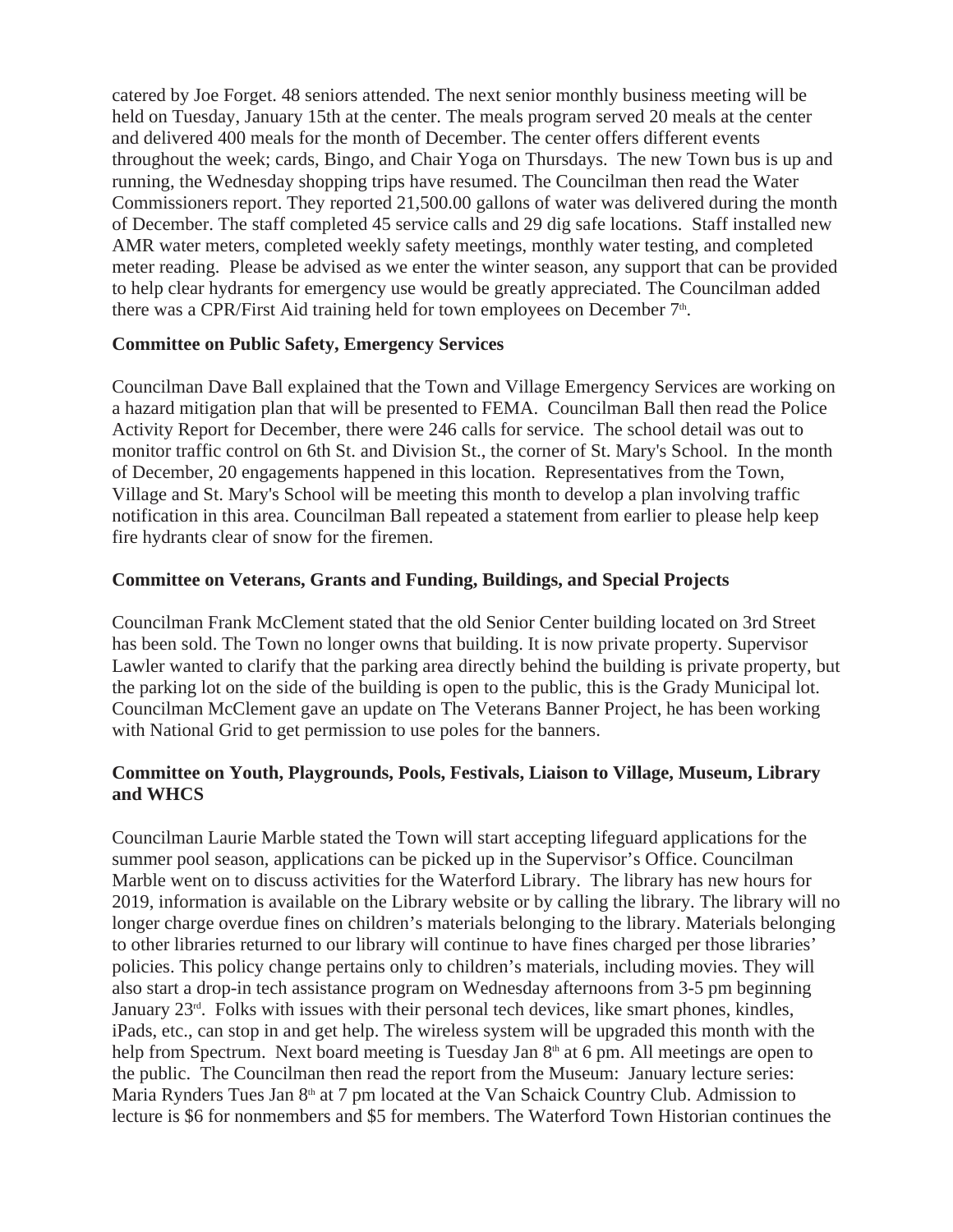lecture series with a presentation on a local historical figure, sister to infamous Captain Isaiah Rynders. She became well known for her own outrageous behavior for her time, including being featured in Ripley's Believe It or Not. Dinner is available at Max 410 but not included with admission. February Art Show- Snapshots of Waterford on Tuesdays through Fridays at the museum. The artist is Robert Wright, local Waterford photographer. Opening reception is on Feb 1st 7-9 pm. February lecture –History of Tourism for Saratoga National Park, 7 pm at Van Schaick. A Saratoga Park Ranger will share the unique history of the historical park and explain why tourists visited the park. February- Bead Workshop for children will be held on Wed. Feb. 20th at 1-2:30 pm, ages 7-10 welcome. Fee of \$5, reservation required. The Museum announced that Emily Wilson, longtime board member and a founder of the museum is stepping away from her duties as Membership Committee Chair. Her enthusiasm has been greatly appreciated. Thank you, Emily. There is an invitation to join the museum board of trustees. The museum continues to look to expand their small, active board of volunteers. Please contact the museum if you have some extra time and would like to join the museum board. Councilman Marble then read the report for WHHS School: School board mtg – Tonight PTO Mtg on Jan 9<sup>th,</sup> Sports Booster Jan 14 Board mtg on Jan 17<sup>th.</sup>

The schedule for the sports programs can be found on the school website.

## **Supervisor's Report**

Supervisor Lawler discussed the Town Board assignments for this year:

Councilman Ball will continue as liaison to Public Safety; this includes the Police Department and Fire Departments, Ambulance and all County Emergency Services. He will also be Town Board liaison to the Village Government.

Councilman Marble will continue to serve as Deputy Supervisor, she will oversee recreation, festivals, all activities and events at Visitor Center as well as grounds and building maintenance of the Visitor Center. Councilman Marble will be the Town Board liaison to the school and library.

Councilman Boudreau will be the liaison to Public Utilities and Services; this is the Waste Water Department and the Highway Department which includes all maintenance of town parks and fields, cemetery operations and all maintenance of related buildings. Councilman Boudreau will be the Town Board liaison to the museum, Town Historian and Water Commissioners.

Councilman McClement will oversee the Senior Program and maintenance of the building as well as Town Hall maintenance and repair. He will continue to oversee Veterans Services and be the Town Board Veteran's liaison.

Supervisor Lawler explained that each year it's a challenge to manage this growing operation and he thanked all department heads and the Town Board for a great team effort.

Supervisor Lawler spoke to the fact that some residents may be looking for their tax bill as it has not arrived yet. The Supervisor added that the tax bills have been delayed and the Town wanted to give the residents an explanation as to why they are delayed. The Supervisor then read the Town prepared press release regarding the late tax bills. The Supervisor stated that the tax bills have been located in Connecticut and are supposedly on their way to Waterford. The Supervisor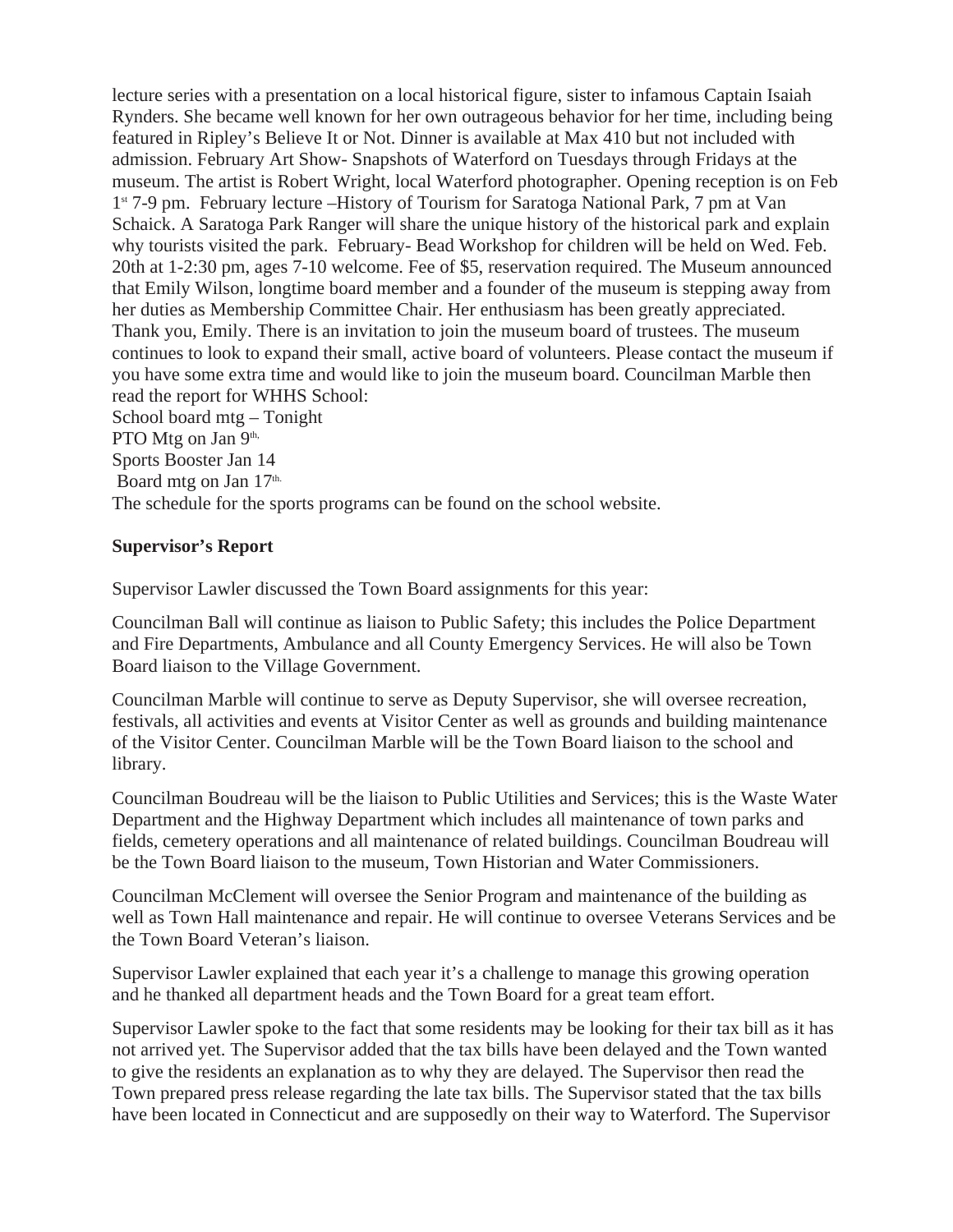added that residents can print a copy of their tax bill from the Town website, you can also call the Town Clerks Office at 518-235-8282 and they will be happy to print a copy of a tax bill for anyone who requests them or for those who are unable to print at home. The Supervisor added that the Town wanted to make sure residents were aware of the situation which is why the press release was sent out.

## **General Orders**

RESOLUTION# 1

RESOLVED, that the Town Board of the Town of Waterford hereby authorizes the Town Supervisor to execute an agreement with Delaware Engineering, D.P.C for environmental monitoring at the closed Town of Waterford landfill for 2019.

Offered by Councilman Boudreau Seconded by Councilman McClement

Councilman Ball yes Councilman Boudreau yes Councilman Marble yes Councilman McClement yes Supervisor Lawler yes

RESOLUTION# 2

RESOLVED, that the Supervisor be and he is hereby authorized to sign an agreement with the Saratoga County Office for the Aging in an amount of \$1,168.00 for the yearly nutrition agreement.

Offered by Councilman Marble Seconded by Councilman McClement

Councilman Ball yes Councilman Boudreau yes Councilman Marble yes Councilman McClement yes Supervisor Lawler yes

RESOLUTION # 3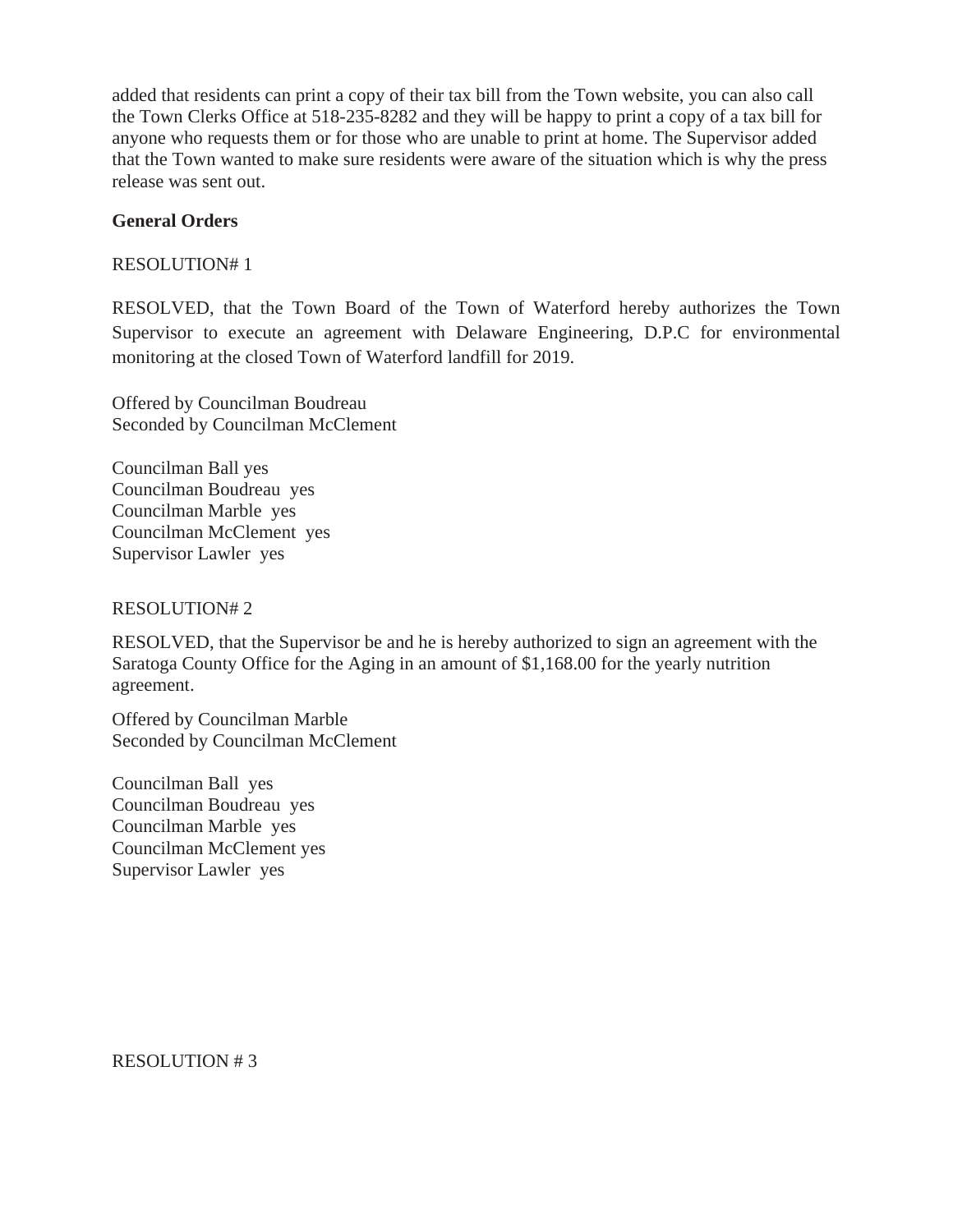WHEREAS, the Town of Waterford wishes to undertake streetscape improvements to Saratoga Avenue by installing new lighting, sidewalks, signage, landscaping, benches, bike racks, trash receptacles and cross walks; and

WHEREAS, the Town of Waterford has obtained a matching grant in the amount of \$370,000 from the New York Department of State; and

WHEREAS, such installation is an Action pursuant to the State Environmental Quality Review Act (SEQRA); and

WHEREAS, the Town initiated a coordinated review and afforded the opportunity to be lead agency to identified interested agencies; and

WHEREAS, as part of the coordinated review, no other agency desires to be lead agency; and

WHEREAS, the Town desires to be lead agency for this SEQR and would be the SEQRA Involved Agency having the most knowledge and expertise related to this Action.

## NOW, THEREFORE, BE IT RESOLVED AS FOLLOWS:

- 1. Pursuant to the applicable standards of SEQR 6 NYCRR Part 617, the Town hereby declares its intention to serve as Lead Agency in connection with this Type I Action; and
- 2. The Town authorizes and directs its Supervisor, Clerk, Engineers and/or Legal Counsel to take such further actions as may be necessary to effectuate the intent of this Resolution.

Offered by Councilman McClement Seconded by Councilman Boudreau

Councilman Ball yes Councilman Boudreau yes Councilman Marble yes Councilman McClement yes Supervisor Lawler yes

### RESOLUTION# 4

RESOLVED, that the property known as 4 Canal Street, (tax id# 295.8-4-45) be changed for sewer rent purposes from a two unit to a one unit as all necessary paperwork has been submitted to the Town Clerk.

Offered by Councilman Ball Seconded by Councilman Marble

Councilman Ball yes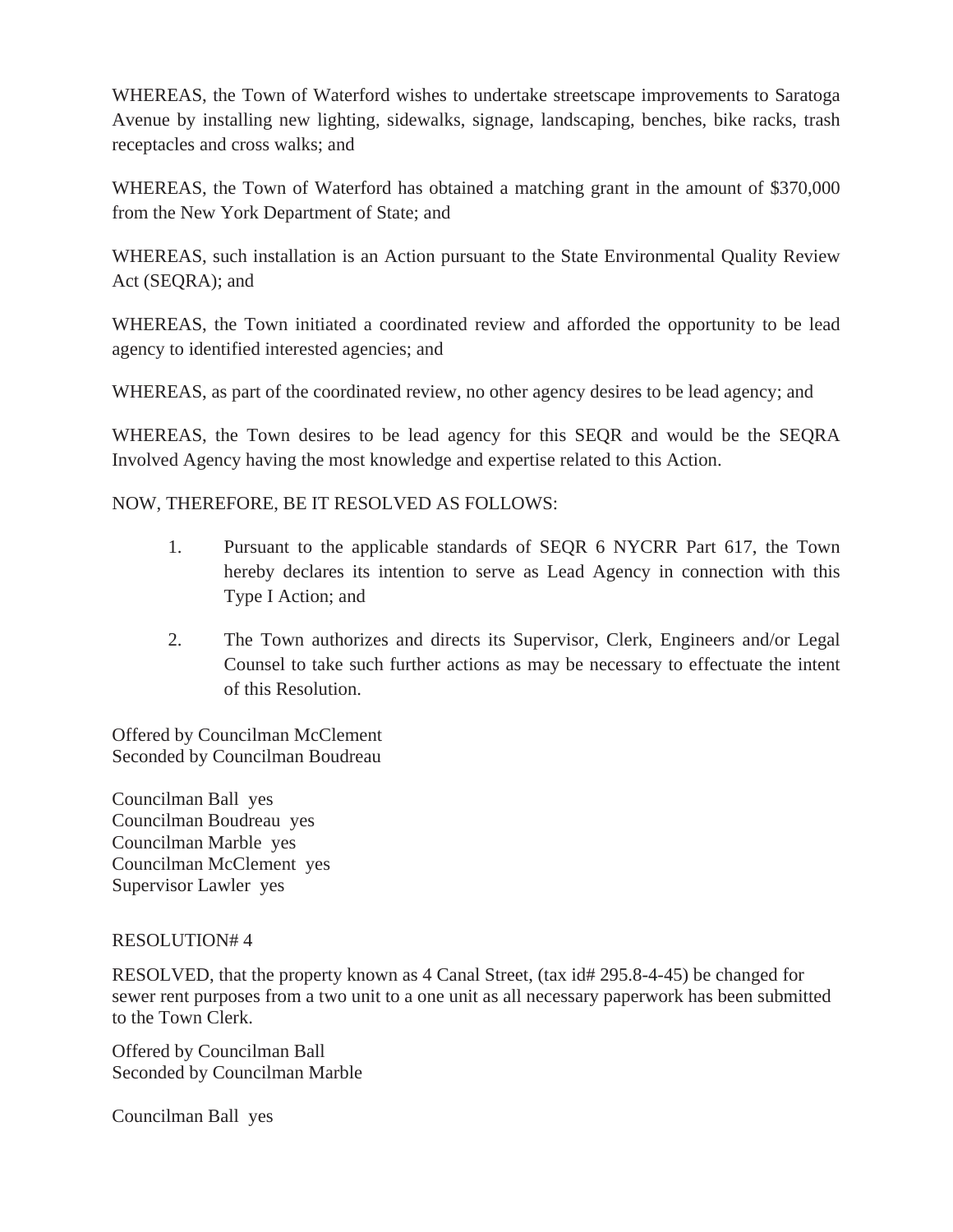Councilman Boudreau yes Councilman Marble yes Councilman McClement yes Supervisor Lawler yes

RESOLUTION# 5

WHEREAS, the Town Board desires to contract for lawn maintenance and leaf removal services for the Waterford Rural Cemetery

NOW THEREFORE BE IT RESOLVED, that the Town Board hereby calls for bid proposals, in conformance with the bid specifications and Notice To Bidders, available at the Town Clerk's Office, which are to be received by the Town Clerk's Office, 65 Broad Street, Waterford, New York 12188 on or before the  $25<sup>th</sup>$  day of January, 2019 at 2:00 p.m., and which will be considered publicly at the following Town Board meeting on February 5, 2019.

Offered by Councilman Boudreau Seconded by Councilman Marble

Councilman Ball yes Councilman Boudreau yes Councilman Marble yes Councilman McClement yes Supervisor Lawler yes

### RESOLUTION# 6

WHEREAS, the Town and Village are desirous of the Village continuing to provide fire protection services for Fire Protection District Number One;

Whereas a public hearing pursuant to NYS Town Law section 184 was conducted before the execution of a contract;

NOW THEREFORE BE IT RESOLVED, that the Town Supervisor is hereby authorized to execute the proposed contract with the VILLAGE OF WATERFORD FOR THE PROVISION OF FIRE PROTECTION SERVICES BY THE VILLAGE FOR FIRE DISTRICT NUMBER 1.

Offered by Councilman Ball Seconded by Councilman Marble

Councilman Ball yes Councilman Boudreau yes Councilman Marble yes Councilman McClement yes Supervisor Lawler yes

RESOLUTION# 7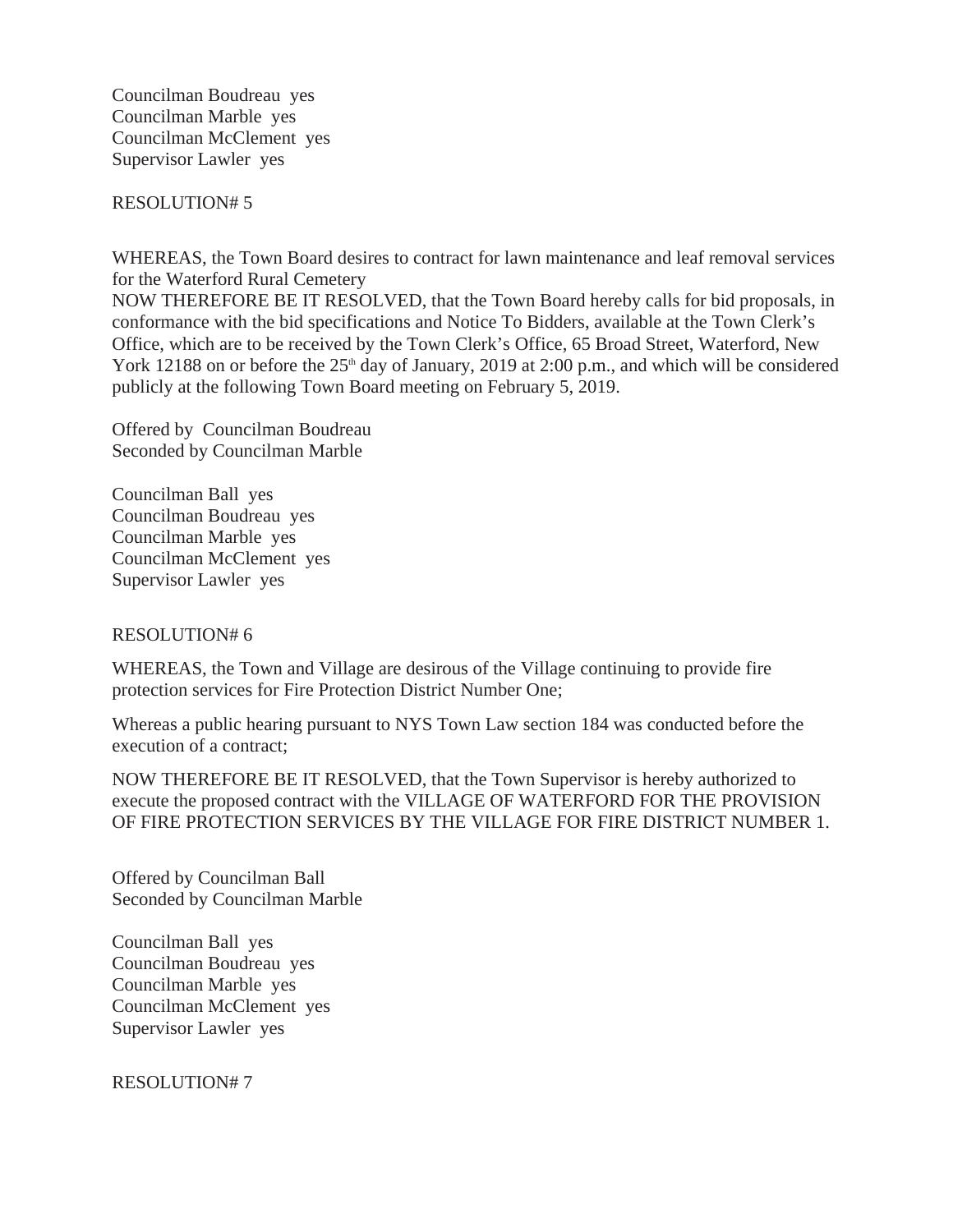WHEREAS, the Town Board has previously adopted a local law, Town Code Section 158-9 regulating and designating stop intersections, and related Town Code Section 158-40 providing a schedule of those designated stop intersections; and

WHEREAS, the Town Board desires to amend said law Section 158-40 to add and remove additional stop intersections; and

NOW THEREFORE, BE IT RESOLVED that the Town Board hereby calls for a public hearing to be held on February 5th, 2019 at 7:00 p.m. at Town Hall, 65 Broad Street, Waterford, New York, at which time the public may comment on the text of said law as annexed hereto.

Offered by Councilman Boudreau Seconded by Councilman Ball

Councilman Ball yes Councilman Boudreau yes Councilman Marble yes Councilman McClement yes Supervisor Lawler yes

### RESOLUTION# 8

RESOLVED, that the Town Board of the Town of Waterford hereby authorizes the Town Supervisor to execute an Agreement between the Town of Waterford Wastewater Treatment Plant and the Gloversville-Johnstown Joint Sewer Board for sludge disposal during the period January 1, 2019 – December 31, 2020.

Offered by Councilman Boudreau Seconded by Councilman McClement

Councilman Ball yes Councilman Boudreau yes Councilman Marble yes Councilman McClement yes Supervisor Lawler yes

### RESOLUTION # 9

RESOLVED, that the Town Board of the Town of Waterford does hereby direct the Town Supervisor to pay the salary of Mary Shannon Carrigan in her capacity of Tax Collector in the amount of \$4,000.00 for 2019 in weekly installments without necessity of pre-audit by the Town Board.

Offered by Councilman Ball Seconded by Councilman Marble Councilman Ball yes Councilman Boudreau yes Councilman Marble yes Councilman McClement yes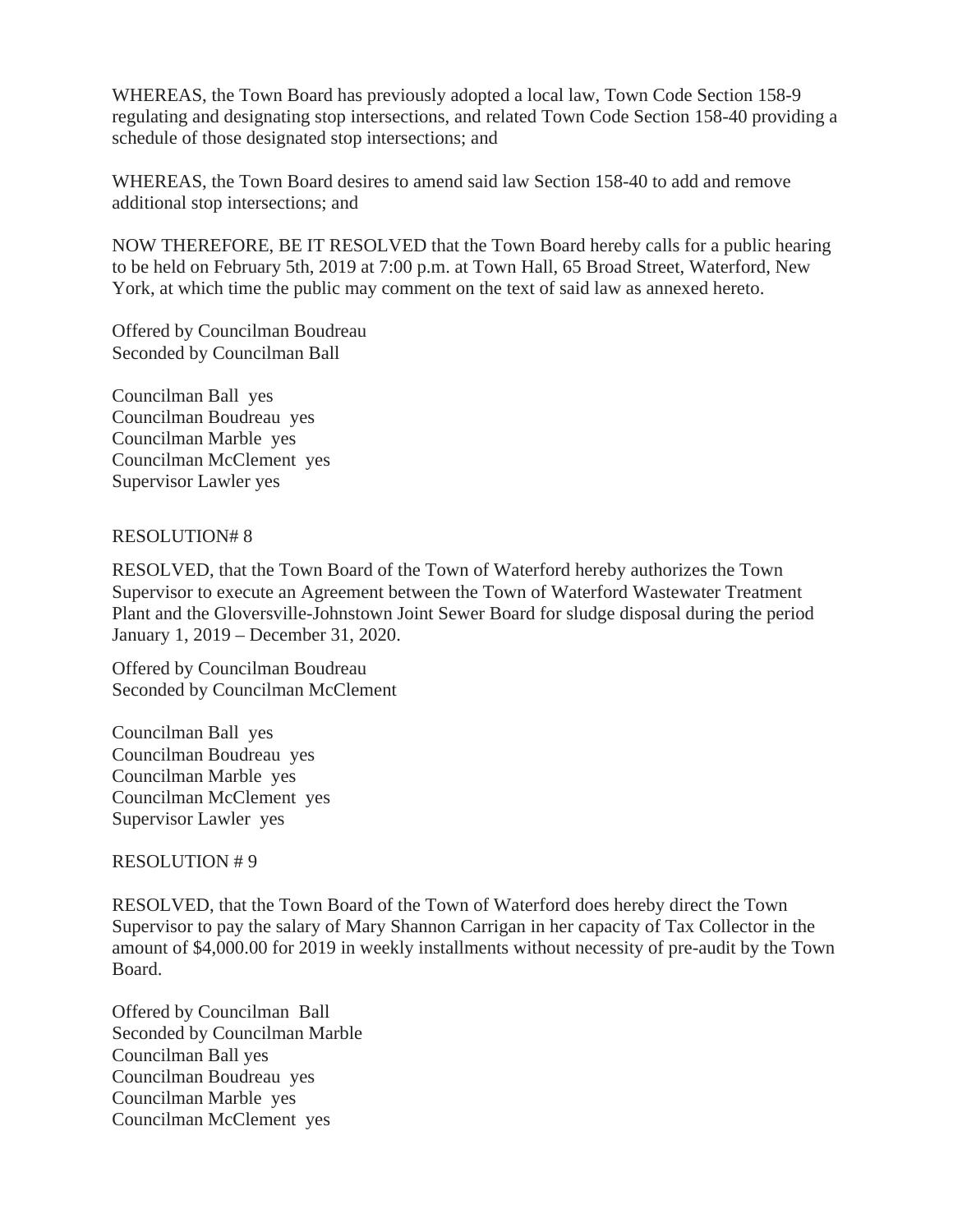Supervisor Lawler yes

### RESOLUTION# 10

RESOLVED, that Russ VanDervoort be and he is hereby authorized to join the Association of Public Historians of New York State for the year 2019 for a membership fee of \$35.00.

Offered by Councilman Boudreau Seconded by Councilman McClement

Councilman Ball yes Councilman Boudreau yes Councilman Marble yes Councilman McClement yes Supervisor Lawler yes

#### **Other Business**

#### RESOLUTION #11

RESOLVED, that the property known as 12 Fairview Avenue, (tax id# 291.17-1-29) be changed for sewer rent purposes from a two unit to a one unit as all necessary paperwork has been submitted to the Town Clerk.

Offered by Councilman Marble Seconded by Councilman Boudreau

Councilman Ball yes Councilman Boudreau yes Councilman Marble yes Councilman McClement yes Supervisor Lawler yes

#### RESOLUTION #12

RESOLVED, that the Town Board hereby accepts the following bids for equipment sold at Auctions International:

1994 Ford Dump Truck with Plow & Wing for \$3,600.00

2014 Dodge Charger for \$\$6,100.00

2000 Ford F250 Super Duty Pickup for \$1,125.00

Offered by Councilman Boudreau Seconded by Councilman Ball

Councilman Ball yes Councilman Boudreau yes